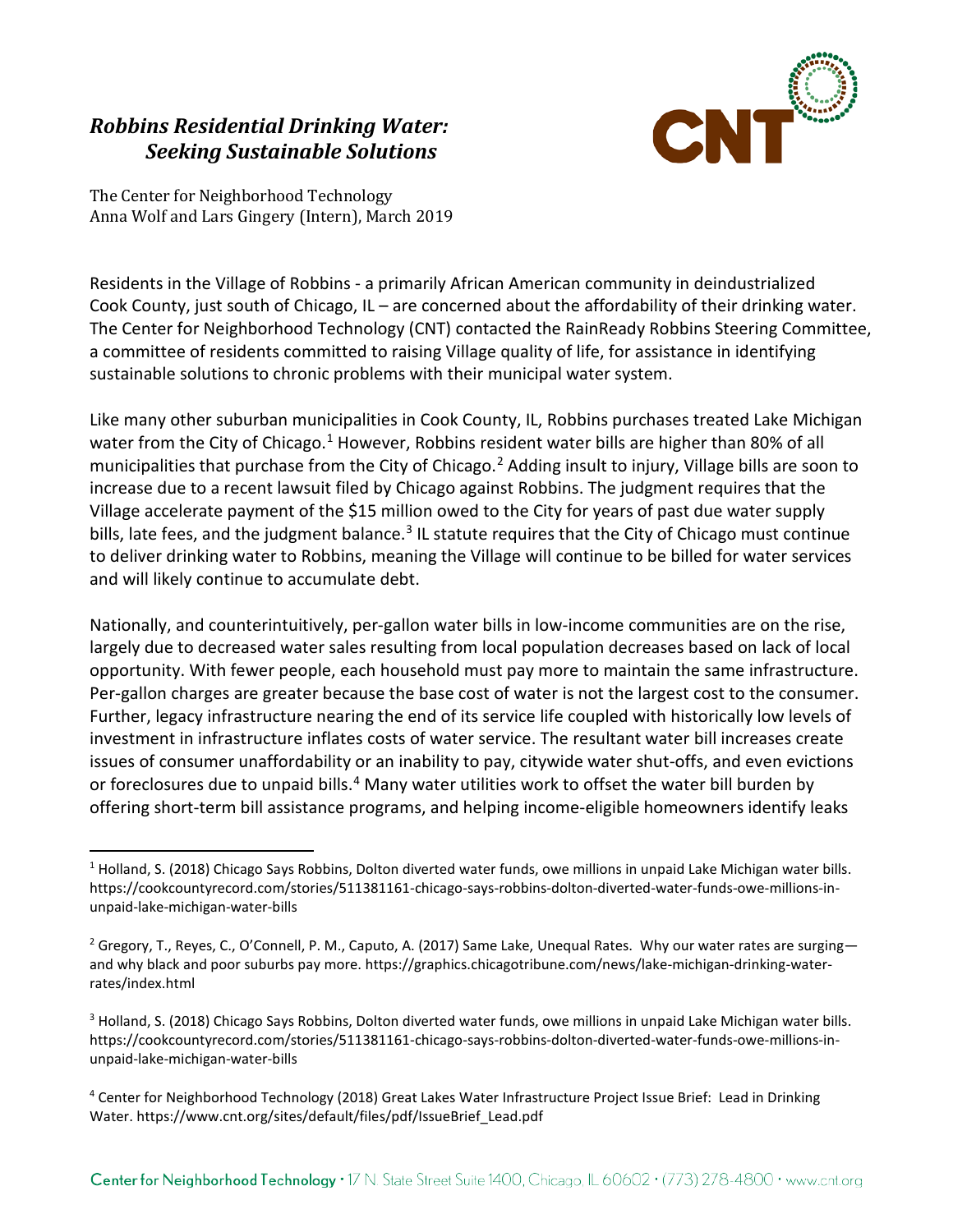and other inefficiencies in home systems to reduce overall water use and lower the usage portion of water bills. $5, 6$  $5, 6$  $5, 6$ 

Robbins' ability to provide its own customers with some bill relief is limited. The Village's water system is unmetered, meaning that there is no mechanism to track customer usage, so it must rely on a flat rate to collect revenue. Older Americans living in Robbins do have a reduced flat monthly rate, but that is the extent of Village assistance programs. This means that although customers throughout the Village may use significantly different volumes of water, all pay the same monthly rate.<sup>[7](#page-1-2)</sup> Without meters and usage-based rates, or even fixed rates that are based on income and an ability to pay, Robbins water consumers have limited control over improving the affordability of their monthly water bills.

It is significant to note that the majority of Robbins residents have kept up with their water bill payments to the Village which indicates that individuals remain engaged and committed to their community. While disappointment over the Village's legal predicament and obligations to Chicago are significant, Robbins may be able to recover some residential confidence with proactive, progressive policy and practice to reduce the water-cost burden on rate payers.

Over the past year, the Center for Neighborhood Technology (CNT) initiated the search for solutions in this case by first reviewing water and other utility rate structures in Cook County and in the US generally, then looking at ways that the Village may reduce water distribution through use of renewable energy, and finally, reviewing actions that residents of Robbins might take to improve overall household affordability, beyond their water bills. This is what CNT found:

### **Utility Rate Structures**

 $\overline{a}$ 

In *Cost Allocation and Rate Design for Water Utilities* i[8](#page-1-3) Beecher et. al. identified three major stakeholders in rate-setting discussions: The utility; the consumer; and society. The article outlines the gold standard for rate setting, which balances 1) the utility's need to recover a fair return of revenue sufficient to cover the continued operation and future capital investment, 2) the consumer's desire to have a fair rate that is affordable and 3) society's desire to have an equitable and sustainable use of water resources for current and future generations. Beecher et. al., goes on to say, ideally, "this means setting rates that generate revenues from each user group equal to the cost of serving that group." Though it is controversial and freighted with larger questions in the current global economic climate, commodification of the full costs for delivering water for residential use appears necessary to set an effective price for end users. In other words, many individuals have qualms about charging a price for something so essential to life, but we have to establish a way to pay the full costs of this service or vulnerable communities will suffer great harm.

<span id="page-1-0"></span><sup>5</sup> Wayne Metropolitan Community Action Agency (2019) Water Residential Assistance Program http://www.waynemetro.org/wrap/

Center for Neighborhood Technology . 17 N. State Street Suite 1400, Chicago, IL 60602 . (773) 278-4800 · www.cnt.org

<span id="page-1-1"></span> $6$  USEPA (2016) Drinking Water and Waste Water Utility. Customer Assistance Programs. https://www.epa.gov/sites/production/files/2016-04/documents/dw-ww\_utilities\_cap\_combined\_508.pdf

<span id="page-1-2"></span><sup>7</sup> *Your Water Is Changing.* (n.d.) The Village of Robbins Office of Administration. Retrieved from www.mywaterbill.org

<span id="page-1-3"></span><sup>8</sup> Beecher, J. A. (1994). *Revenue effects of water conservation and conservation pricing: Issues and practices*. Columbus, OH: National Regulatory Research Institute. Retrieved from http://ipu.msu.edu/wp-content/uploads/2016/12/Beecher-Mann-Hegazy-NRRI-Revenue-Effects-1.pdf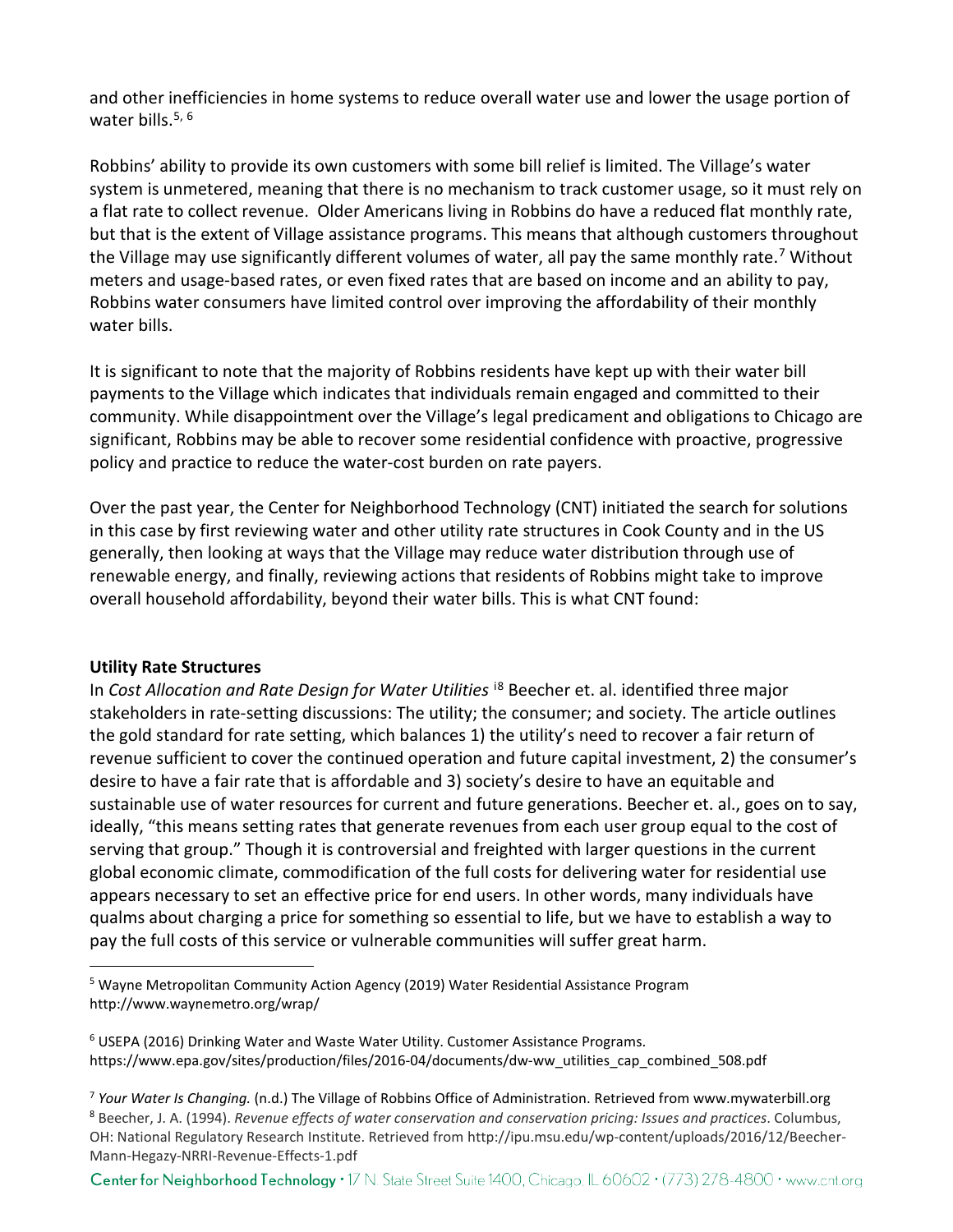Two examples of US urban communities that have attempted to tackle the problem of delivering water to diverse populations are Denver and Philadelphia.<sup>[9](#page-2-0) [10](#page-2-1)</sup> Denver Water (DW) recognized the need to fund capital improvements while enhancing affordability for low-income residents. DW restructured their rate scale by using increasing block rates which charge a greater rate per gallon for those customers who use greater amounts of water. DW set by-the-household baselines for essential indoor water use (e.g. drinking, cooking, and cleaning) during winter months to compare with lessessential outdoor use. DW also sought to account for larger households and the resulting rates increased the fixed rate and the per-gallon rate for every customer.

Despite Philadelphia Water Department (PWD) initiatives to support a substantial low-income community through financial and conservation efforts, rate payers owed \$170 M in unpaid water bills. PWD collaborated with consumer advocates to develop a Tiered Assistance Program (TAP) which limited water bills to a defined percentage of monthly household income. Further, PWD partnered with a network of Philadelphia NGOs to market TAP to the target users and simplified the application process to avoid the barriers seen in earlier programs.

# *Recommendation: Engage Financial Professionals to Establish a Sustainable and Flexible Rate Structure*

Setting an equitable and economically accurate per-unit price for residential drinking water is a deceptively complex undertaking. As Beecher, Mann, and Hegazy<sup>[11](#page-2-2)</sup>point out, pricing that accounts for long-term investment in water infrastructure, provides discount flexibility to serve low-income residents, ensures constant delivery of a wholesome product, and requires specialized knowledge and capacity to collect and examine community water-use data. As Robbins moves to reform its water pricing, we strongly recommend contracting with a firm that specializes in water/utility pricing.

# **Reducing Water Distribution Costs to the Village of Robbins**

CNT sought ways to reduce water distribution costs to the Village – and, ultimately, the rate payers – through use of renewable energy. Illinois' massive Future Energy Jobs Act (FEJA), reforms renewable energy production and delivery while specifically supporting low-income communities with funds to establish community solar projects. We received advice from a variety of energy consultants and entrepreneurs strongly suggesting that using solar arrays to supply power for water distribution was an excellent choice. Peak demand for electricity for water distribution matches well with peak production of photovoltaic cells.

# *Solar Power for Water Distribution*

Adding a solar energy component to Robbins' water-distribution portfolio offers a significant and attainable financial benefit for the Village and, ultimately, for residential rate payers. New Illinois

Center for Neighborhood Technology . 17 N. State Street Suite 1400, Chicago, IL 60602 . (773) 278-4800 · www.cnt.org

<span id="page-2-0"></span> $\overline{a}$ <sup>9</sup> Center for Neighborhood Technology (2018) Integrated Water Resource Management Case Study: Denver Water Rate Setting. [https://www.cnt.org/sites/default/files/pdf/CaseStudy\\_Denver.pdf](https://www.cnt.org/sites/default/files/pdf/CaseStudy_Denver.pdf)

<span id="page-2-1"></span><sup>&</sup>lt;sup>10</sup> Center for Neighborhood Technology (2018) Integrated Water Resource Management Case Study: Philadelphia Water Rate Setting[. http://www.cnt.org/sites/default/files/pdf/CaseStudy\\_Philadelphia.pdf](http://www.cnt.org/sites/default/files/pdf/CaseStudy_Philadelphia.pdf)

<span id="page-2-2"></span><sup>11</sup> Beecher, J. A. (1994). *Revenue effects of water conservation and conservation pricing: Issues and practices*. Columbus, OH: National Regulatory Research Institute. Retrieved from http://ipu.msu.edu/wp-content/uploads/2016/12/Beecher-Mann-Hegazy-NRRI-Revenue-Effects-1.pdf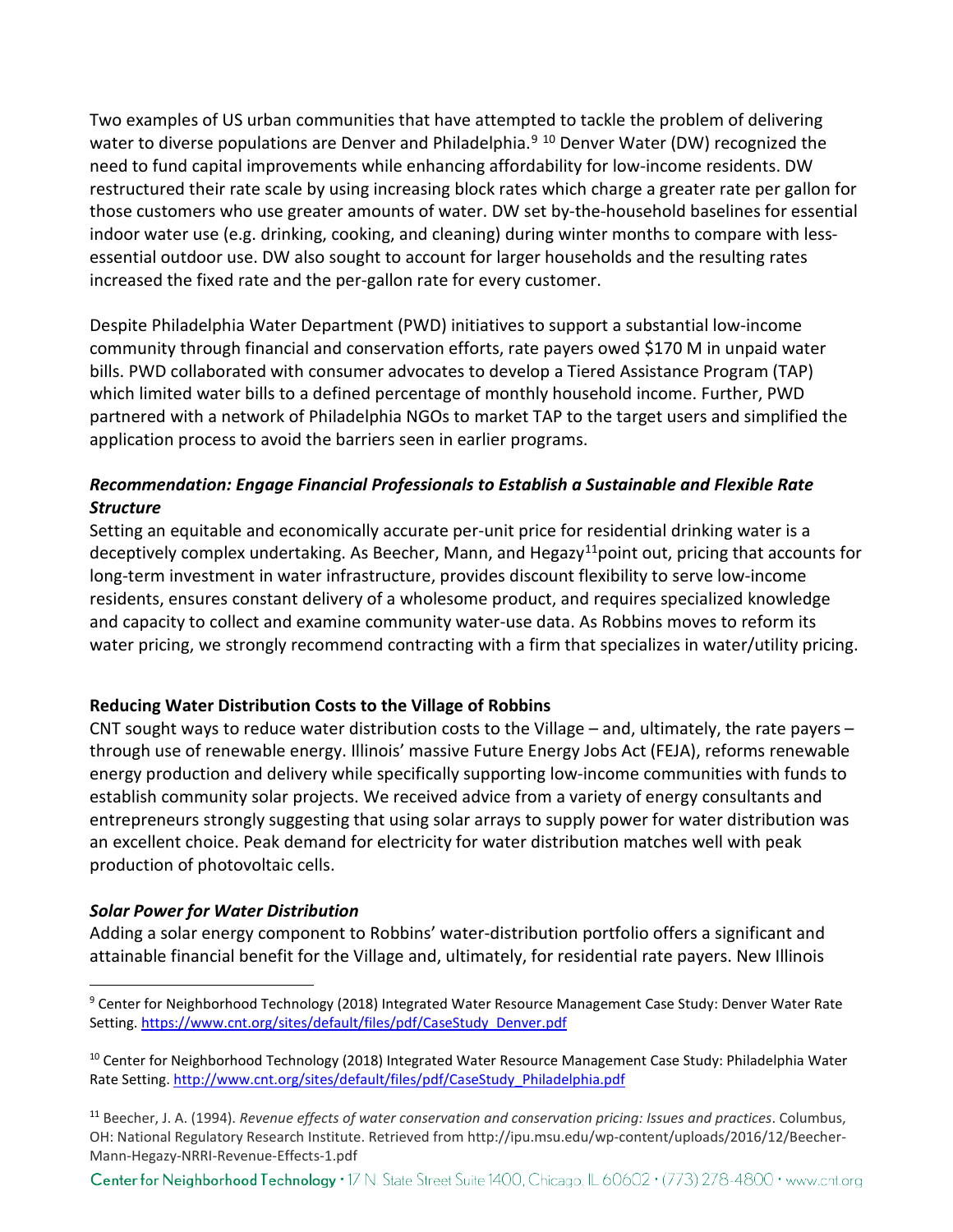legislation, FEJA, provides remarkable incentives for communities to install solar panels. FEJA specifies financial, administrative and technical support for low-income communities in its Community Solar and Solar for All aspects which make it feasible for Robbins to operate and gain benefit from installation without unrealistic up-front costs. There are dynamic, emerging capital groups with expertise in establishing solar arrays for the applications we describe here and they are quite eager to serve a community like Robbins.

As a result of our research, CNT also makes the following recommendations for establishing a longterm sustainable system for Robbins water delivery:

# *Install Water Meters*

Unmetered residences give no useful feedback to help rate payers conserve water or reduce costs. Giving control and information to water end-users through accurate and trusted water-meter readings is a significant long-term strategy for Robbins to get on top of its water usage. Improved access to this fundamental technology will greatly enhance resident ownership of their use, especially if accompanied by a strong public-service marketing campaign.

### *Repair Leaks*

Water loss caused by leaks in the municipal system not only wastes a great deal of water, but burdens Robbins as the Village cannot recover the cost of water that is lost before it reaches homes. Modern leak-detection equipment can frequently pinpoint locations of many underground service defects so that they may be repaired efficiently. Ultimately, a Village-wide program to repair leaks in and around homes can reduce costs for residents as well as the Village.

# *Improving Household Affordability*

In addition to lowering water bills through metering and leak repair, residents can apply some of the same principles to reduce household gas and electricity costs through weatherization and adding smart thermostats and appliances. Many of these energy-efficiency enhancements are subsidized by the utilities that serve customers as well as through grants and state statute.

### *Conclusion*

 $\overline{a}$ 

Robbins faces challenges to relieve its municipal debt and to continue to deliver affordable water service to residents. Enhanced statutory financial incentives as well as upgraded private and public infrastructure can help move the village toward a stable and more resilient foundation.

FEJA's many incentives for low-income communities make possible solar arrays for precisely the kind of renewable energy project to power Robbins' residential water distribution. There are many forprofit and non-profit firms available to partner with the village and bring substantial solar power online. Such an installation would reduce overall costs for Robbins as well as the opportunity for construction and operation training and jobs.

Robbins' un-metered, flat water rate, one of the highest per household in the region,<sup>[12](#page-3-0)</sup> offers no incentive for rate-payers to conserve water. This lack of market information results in greater water

<span id="page-3-0"></span><sup>&</sup>lt;sup>12</sup>Gregory, T., Reyes, C., O'Connell, P. M., Caputo, A. (2017) Same Lake, Unequal Rates. Why our water rates are surging and why black and poor suburbs pay more. https://graphics.chicagotribune.com/news/lake-michigan-drinking-waterrates/index.html